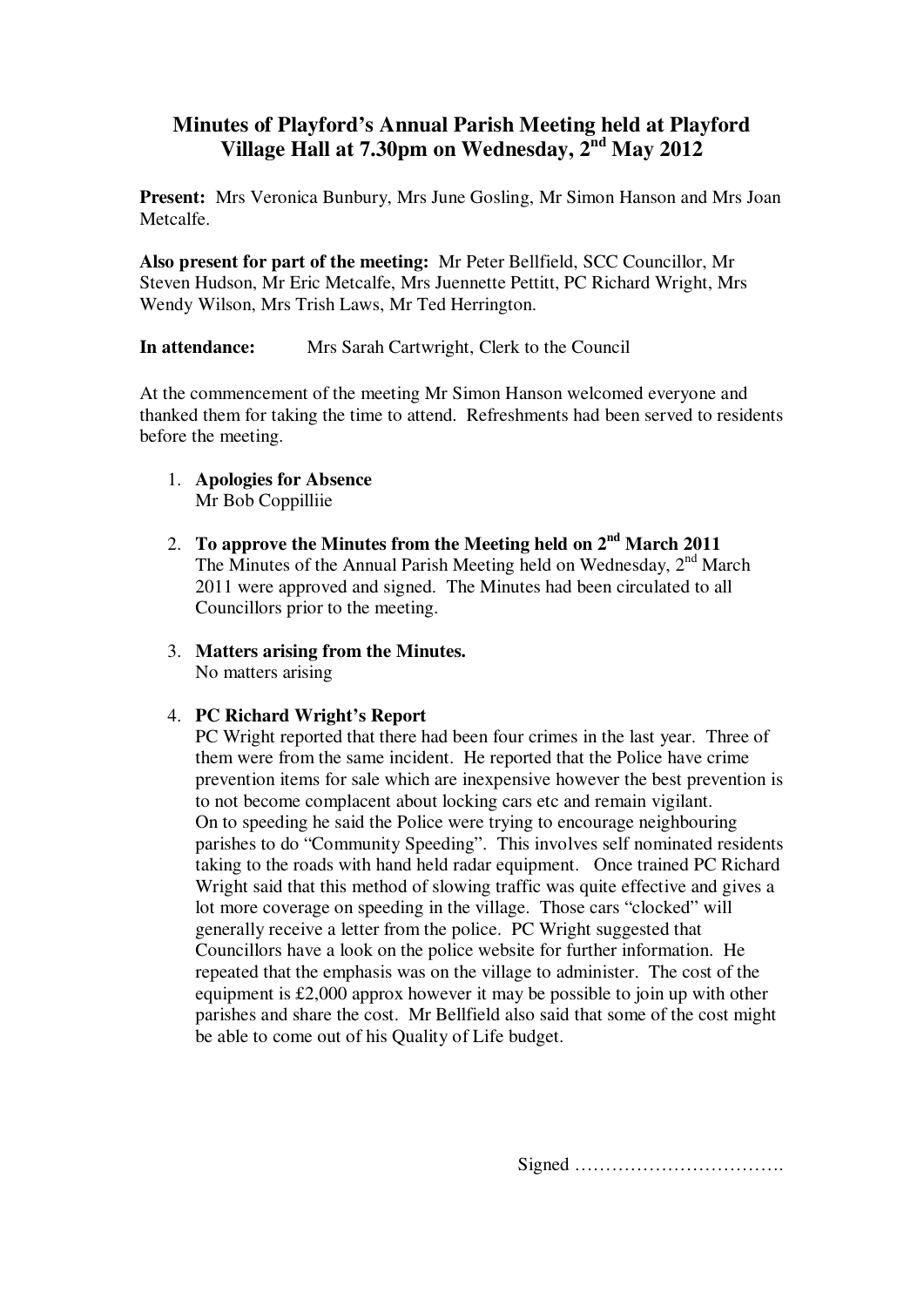He also reported that in Clopton where he lives his wife has joined the scheme and although at first she was concerned you might get aggravation there has yet to have been a case reported. On this topic Mr Eric Metcalfe said that he disagreed very strongly with parishioners waving radars in the village. Mrs Joan Metcalfe also mentioned that perhaps it is something we could ask residents about in a review of the Parish Plan. She reported that in the survey previously done all three of the villages – Great Bealings, Little Bealings and Playford were strongly opposed to such a scheme. However things might have changed in the 5 years since the Parish Plan was completed. Mrs Juennette Pettitt asked about putting an "S" bend to slow drivers down - a "chicane?"

There were no questions and the Chairman thanked PC Richard Wright.

### 5. **Chairman's Report**

The Chairman produced a detailed report of the last 12 months activities in the village. He read from this. He reported that we were looking forward to the Queen's Diamond Jubilee celebrations. His report covered planning applications - both small and large (the proposed cable corridor for the Offshore Windfarm at Felixstowe), the Draft National Planning Framework, the LDF and the possibility of exploring a Neighbourhood Plan as a way to ensure that the quality of life for Playford residents is protected and enhanced. He thanked Mr William Stennett and Mr Charles Lofts for keeping the roadside hedges cut back and the WI for their efforts to keep the village free of litter and for planting daffodil bulbs. He thanked fellow Councillors and all those who have contributed to the maintenance of the quality of life in the Parish. A full copy of his report can be viewed on the website: www.playford.org.uk .

### **6. County Councillor Peter Bellfield's report**

Mr Peter Bellfield had emailed the Clerk his report before the meeting and this had been circulated to Councillors. Mr Bellfield read from his report covering:- the new leaders of the County Council, the budget, Council Tax, libraries, property rationalisation, the fire and rescue service, country parks, local government "Oscar" and broadband. A full copy of his report will be available on the website:- www.playford.org.uk . The Chairman asked if there were any questions for Mr Bellfield? Mr Eric Metcalfe asked if throwing £10,000 into this Broadband Scheme would have any effect? He felt that it was unlikely that we would ever get fibre optic technology here. Mr Peter Bellfield reported that there was a greater chance of getting it in Playford than in some of the more rural areas. The total cost is expected to be £45 million of which the provider will pay approximately ½.

Signed …………………………………